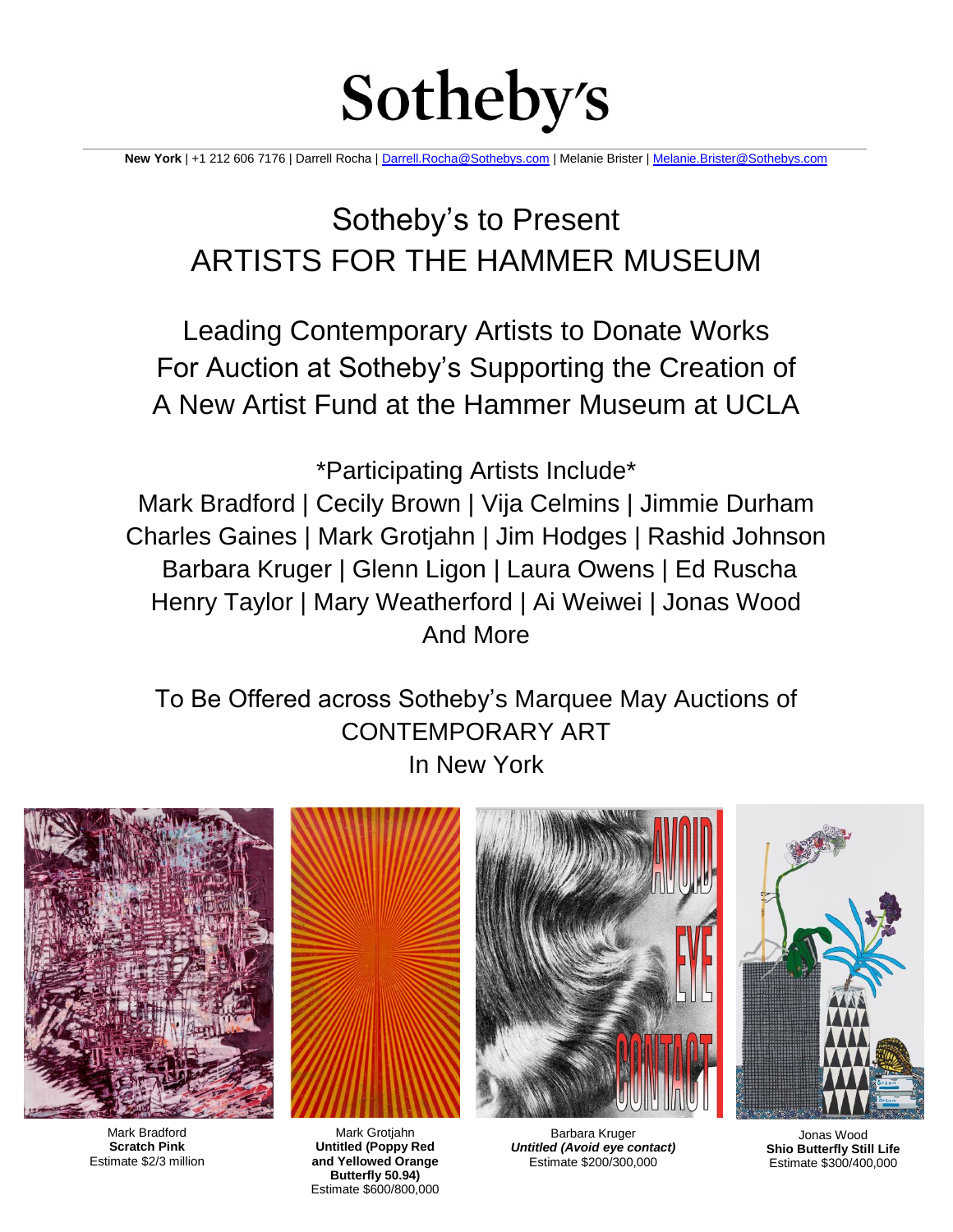# **Public Exhibitions** Los Angeles (UTA Artist Space): 17 - 20 April New York (Sotheby's): 3 - 16 May

**NEW YORK, 28 March 2019 –** Sotheby's is thrilled to announce that important works by nearly 40 celebrated artists with strong ties to the Hammer Museum at UCLA have been donated for auction this May at Sotheby's New York. Under the visionary direction of Ann Philbin, the Los Angeles institution has emerged over the past two decades as one of the most vibrant and influential museums in America. This historic sale will support the creation of a new Artist Fund, which will directly support the museum's pioneering exhibition program and work with emerging artists. The fund is part of the museum's \$180 million capital campaign, which also includes a major transformation of the Hammer's facility and an expansion of its endowment.

The list of participating artists highlights the Hammer's deep roots in L.A.'s artistic community and its connection to broader currents in contemporary art. The sale features works by: **Kevin Beasley, Larry Bell, Lee Bontecou, Louise Bourgeois, Frank Bowling, Mark Bradford, Cecily Brown, Vija Celmins, Judy Chicago, Jimmie Durham, Charles Gaines, Mark Grotjahn, Jennifer Guidi, Jim Hodges, Luchita Hurtado, Rashid Johnson, Barbara Kruger, Shio Kusaka, Glenn Ligon, Sarah Lucas, Brice Marden, Marisa Merz, Meleko Mokgosi, Catherine Opie, Gabriel Orozco, Laura Owens, Raymond Pettibon, Lari Pittman, Sigmar Polke, Christina Quarles, Ed Ruscha, Analia Saban, Kenny Scharf, Cindy Sherman, Lorna Simpson, Henry Taylor, Kaari Upson, Mary Weatherford, Ai Weiwei, and Jonas Wood.** 

The donated works will be offered across Sotheby's Evening and Day Auctions of Contemporary Art on 16 & 17 May in New York, with public exhibition previews in Los Angeles at UTA Artist Space from 17– 20 April and in New York at Sotheby's York Avenue galleries opening 3 May.

*Ann Philbin, Director of the Hammer Museum at UCLA, said:* "Artists are the heart of our institution, and I am incredibly grateful to all those who have donated works to support this effort. The Hammer is proud to have shown many of these artists early in their careers, and we are delighted that their generosity will in turn support the work of generations of artists to come. We are extremely pleased to have Sotheby's as our partner in making the auction possible."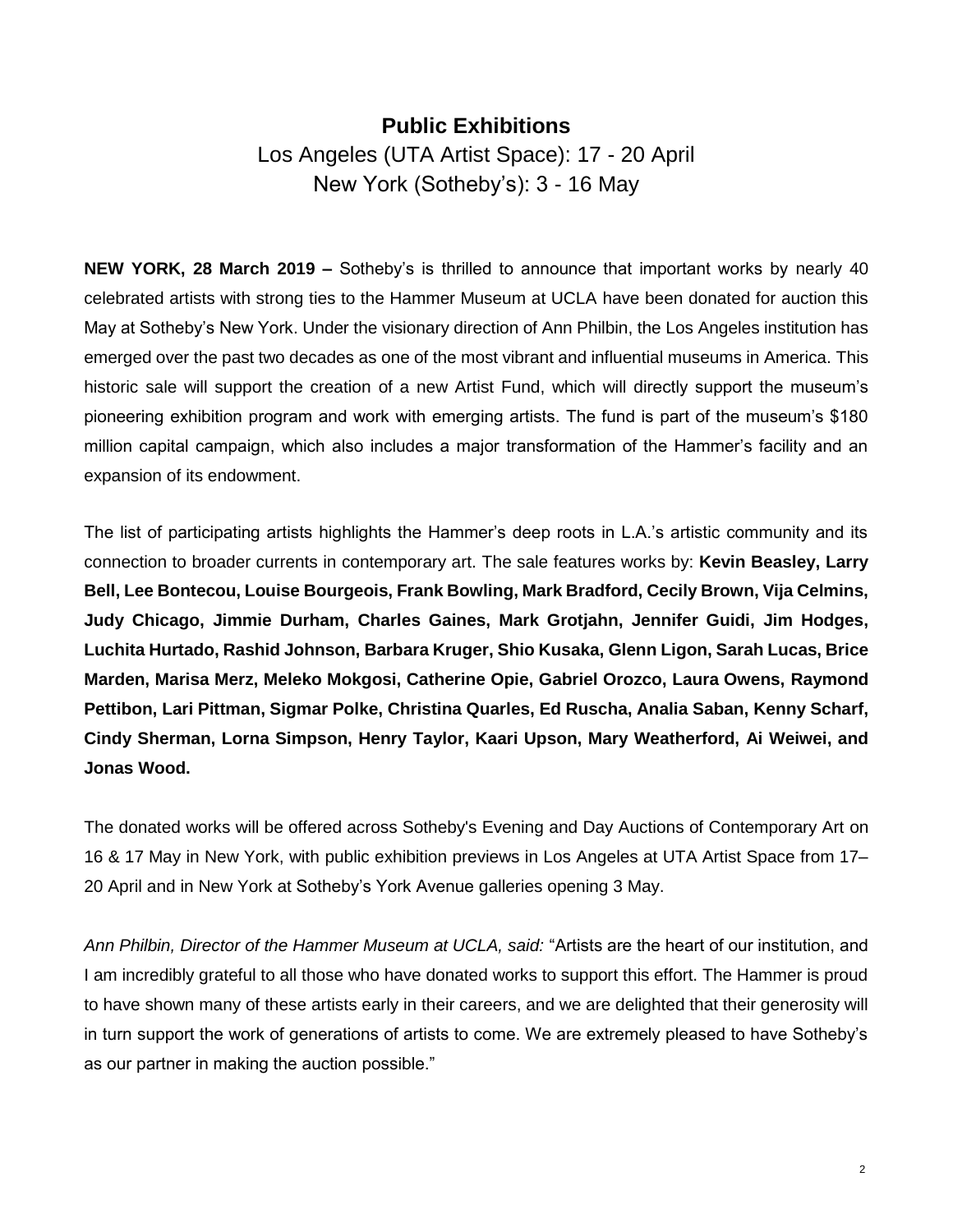*Nina del Rio, Sotheby's Vice Chairman, commented:* "We are honored to be assisting the Hammer Museum at UCLA during this transformative and exciting time for the institution. The generosity of the artists is outstanding, and we look forward to presenting their works at auction this May."

*Barbara Kruger, artist and member of the museum's Board of Overseers, who has donated to* Artists for the Hammer Museum, *stated:* "The Hammer Museum's ambitious exhibitions and vital public programming are an indispensable part of the conversations around visual culture, value, power, and place. Its curatorial focus is



brave, inclusive, consistently rigorous and eloquently reflects the past, present and futures of cultural forces."



A highlight of the group is Mark Bradford's **Scratch Pink** from 2018, which is estimated to sell for \$2/3 million in the Contemporary Art Evening Auction on 16 May. Renowned for his richly textured canvases built up of layers of collaged paper, Bradford's expressive abstraction embodies the urban experience as-lived. Invoking visions of cartographic grids or aerial topography*, Scratch Pink* is an exceptionally vibrant example of the artist's mixed media paintings, which have most recently been celebrated in his solo shows at Hauser & Wirth in Hong Kong and Los Angeles. Widely regarded as amongst the most influential artists of his generation, Bradford received his first solo museum exhibition in his hometown of Los Angeles, *Mark* 

*Bradford: Scorched Earth*, at the Hammer Museum in 2015.

The Evening Auction will also include a large-scale work on paper from Los Angeles-based artist Mark Grotjahn, **Untitled (Poppy Red and Yellowed Orange Butterfly 50.94)** from 2018 (estimate \$600/800,000). Combining rigorous geometric precision with vibrant abstraction, this work hails from Grotjahn's seminal series of Butterfly drawings, exemplifying the artist's signature manipulation of perspective to create an exquisite, visually hypnotic composition. An early presentation of the Butterfly works on paper were

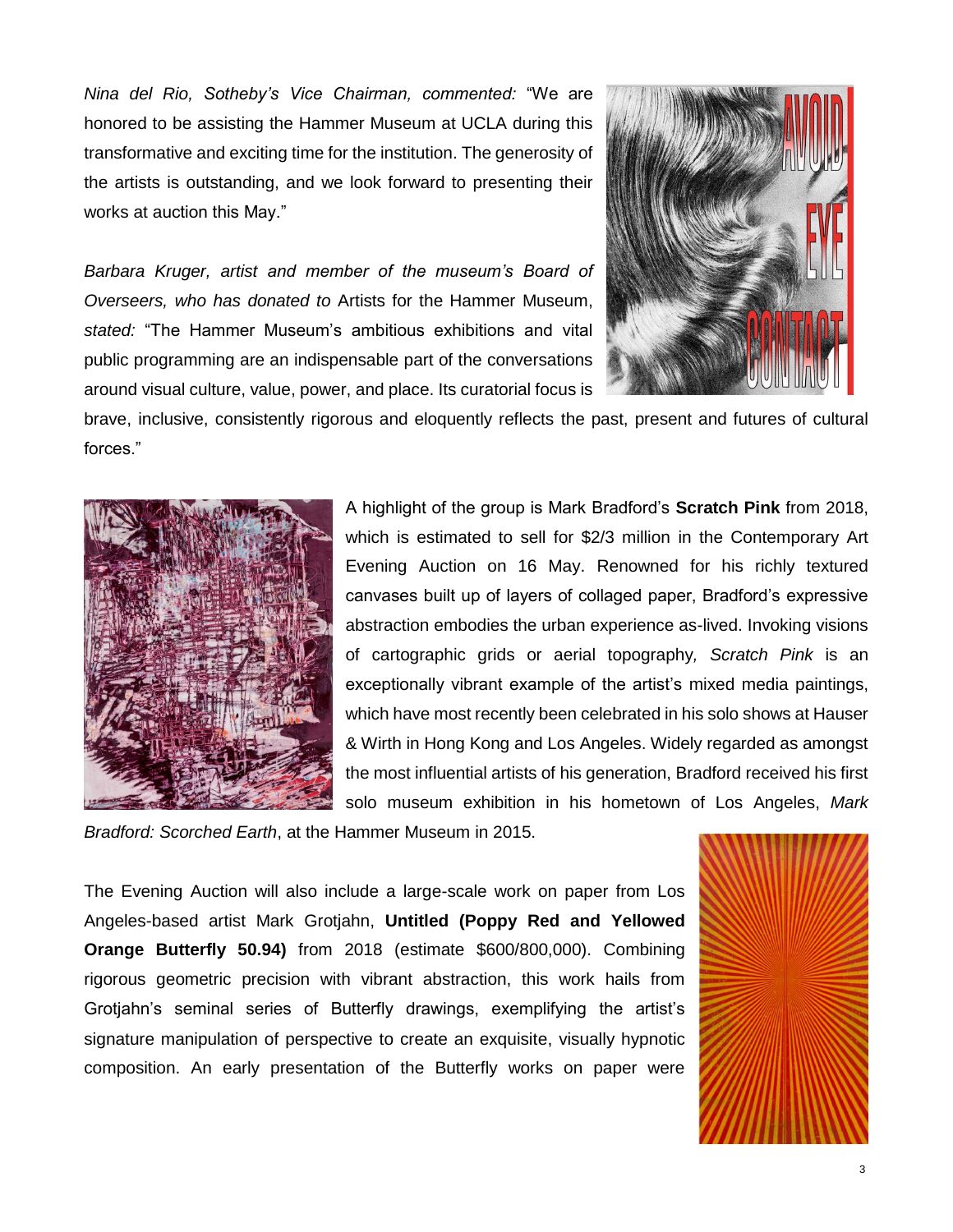exhibited at the Hammer Museum in 2005, and examples from the series are today held in the collections of numerous major museums worldwide.



A highlight of the Day Auction, Jonas Wood's **Shio Butterfly Still Life** from 2019 exemplifies the artist's signature use of rich pattern-work to capture familiar scenes of domestic life (estimate \$300/400,000). Wood is married to ceramicist Shio Kusaka—also featured in the auction for the Hammer—whose exquisite vessels often make appearances in Wood's paintings and to whom the title most aptly references. Here, the clashing combination of color, form, and pattern is a commanding testament to the timeless visual intrigue of overlapping textures, bold hues, and flattened distortions of space seen in Cubist masterpieces. Wood pays homage to Cubism through his constant negotiation between the representational and the abstract, while creating pictures that are unmistakably fresh and utterly contemporary.

The Hammer Museum publicly announced its capital campaign in February 2018 with a \$30 million lead gift from Los Angeles philanthropists Lynda and Stewart Resnick and a \$20 million gift from Marcy Carsey, chair of the museum's Board of Directors. Half of the campaign's \$180 million goal will underwrite a major multiyear transformation of the Hammer's facility to be completed in 2020, with the remainder of the funds providing ongoing support for the museum's acclaimed programs, exhibitions, and operations. The campaign has raised more than \$140 million to date.



Rendering of the Hammer's new contemporary gallery, courtesy Michael Maltzan Architecture

#### **About The Hammer Museum**

The Hammer Museum is part of the School of the Arts and Architecture at UCLA, and offers exhibitions and collections that span classic to contemporary art. It holds more than 50,000 works in its collection, including one of the finest collections of works on paper in the nation, the Grunwald Center for the Graphic Arts. Through a wide-ranging, international exhibition program and the biennial, Made in L.A., the Hammer highlights contemporary art since the 1960s, especially the work of emerging and under recognized artists. The exhibitions, permanent collections, and nearly 300 public programs annually—including film screenings, lectures, symposia, readings, music performances, and workshops for families—are all free to the public.